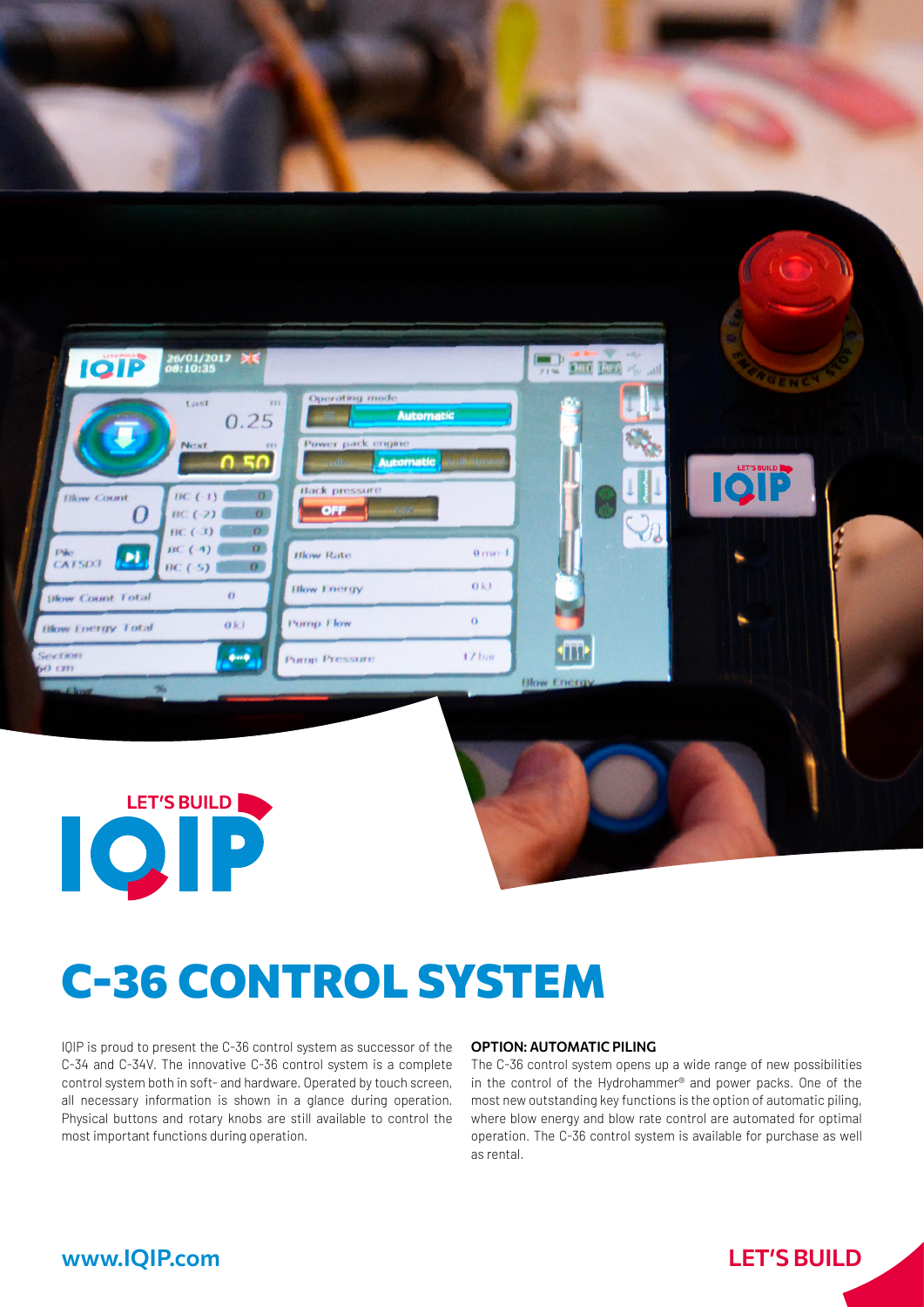# C-36 CONTROL SYSTEM

#### PILING CONTROL

The main new feature is the possibility to automatically control the blow rate and blow energy. The parameters for this are set by the operator using the rotary knobs.

The power pack flow and valve timing is subsequently automatically controlled by the C-36 control system. This makes is it much easier to achieve the desired energy level and blow rate. The system assists in preventing trips by giving timely notifications and by its selfregulating functions.

#### TROUBLE SHOOTING

Via self-diagnosis the key functions of the hammer such as the solenoids and sensors can be automatically checked. The C-36 control system has a special feature for a horizontal function test. By performing the horizontal function test, both the hydraulic and electric functions of the hammer can be tested. By simply selecting the horizontal test function, the C-36 control unit will automatically control the hammer during the test. The system subsequently is able assist the operator with trouble shooting in case any detected malfunctions must be resolved.

#### INTEGRATED DATA LOGGING

Manual penetration registration is integrated in the operation unit. The piling data is automatically stored in the C-36 control system. This data can be exported by USB and GPRS. Standard reports can be generated locally, customised piling records can be composed by a dedicated, web-based\*, program. Pre-defined pile plans can be uploaded to the C-36 control system in advance. It is also possible to pre-define a piling plan into the C-36 at the start of the project.

\* web-based content will be available from mid 2018.

#### IMPROVED HAMMER- AND POWER PACK CONTROL

- Automatic control for blow rate and blow energy
- High frequency piling (high blow rate and low blow energy) is integrated in the automatic control mode. This option enables pile driving with blow rates up to 200 blows/min;
- Manual control of flow and lifting time is still possible (C-34 control method);
- Dedicated operation modes for extracting, single blows, rock breaking and application of water electrodes on the sleeve;

#### SAFETY BY INNOVATION

- Different operator access levels (special hammer settings can be blocked)
- Different languages possible
- Correct equipment settings automatically set
- The systems detects unsafe situations and will automatically stop the driving process.
- Automatic valve current control with cable length compensation up to 200 m cable length
- Possibility for additional features due to the flexibility of the software and spare I/O's

#### SYSTEM OVERVIEW

The C-36 system consists of four items: C-36 operation unit, C-36PPCB (red) power pack control box, HHCB36 (blue) Hammer control box and a C-36 antenna (GPS, GPRS, WIFI). Both control boxes are placed inside the power pack.



The C-36 antenna has a magnet base to place it on the roof of the power pack. The C-36 operation unit is connected to the C-36PPCB power pack control box with a control cable but can also be used wireless. The C-36 operation unit can be placed inside the power pack, a cabin or can be used as handheld.

New power packs are already provided with the C-36 control system. But also for existing power packs it is very easy to install the C-36 control system. The C-36 will be delivered with a new mounting plate which will fit on the existing fastening points in the power pack. The C-36 control system connectors are compatible with the connectors of the existing hammer control cable and power pack control cable. Therefore exchanging the C-34 with the C-36 is really just plug & play. In the near future a remote registration unit (B-36) will become available to register the blow count. Also a printer will become available in order to print all the piling data.

#### TEST PROCEDURE

Prior to the introduction, the C-36 control system has been through an extensive and successful test program. This included both the testing of the hard- and software. The hardware test included drop tests, temperature tests (-30°C and +50°C). Also the resistance to water has been tested by immersing the C-36 for one minute.